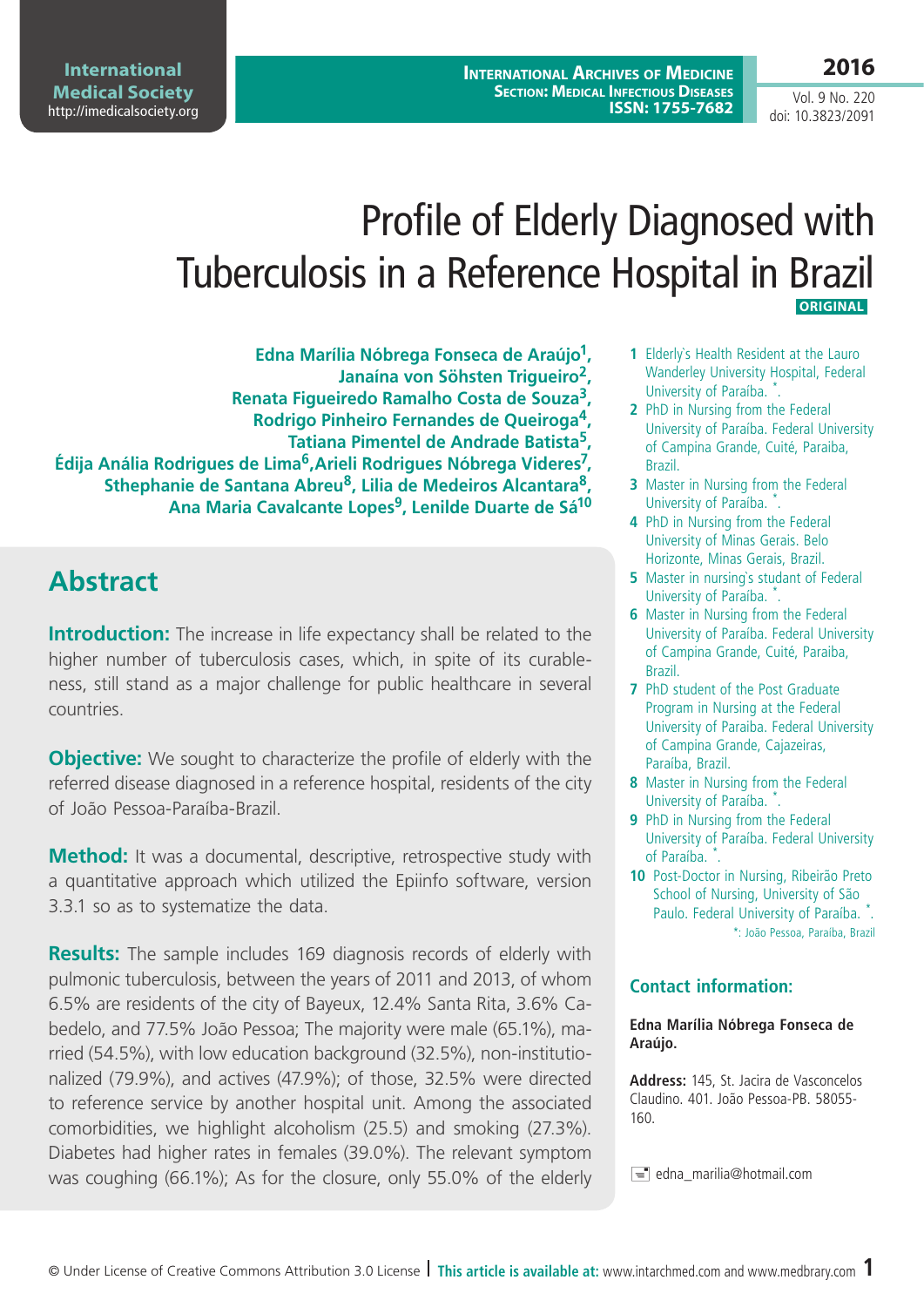Tuberculosis; Elderly; Delivery Health care

were discharged from hospitals after cured, 10.7% died, and 11.2% abandoned treatment.

**Conclusion:** Describing the profile of elderly diagnosed with tuberculosis is relevant for public health. The results obtained are used to propose improvements in the care of the health service, allowing a treatment geared to the peculiarities of elderly people suffering from tuberculosis and actions to reduce cases of the disease in this population.

### **Introduction**

Tuberculosis (TB) is undoubtedly a curable disease since the last century, as it has free and effective treatment. However, the grievance remains as one of the major challenges for public health in several countries, establishing a close relation between the social conditions of life, being considered one of the leading causes of death from infectious diseases [1].

In the world, the 2013 epidemiological data report 9 million people with TB and 1 million deaths due to the disease [2]. Brazil´s data point outs the prevalence of 40.7 cases/100.000 thousand inhabitants. Among the locations in Brazil, Paraiba specifically expresses an incidence rate of 30.7/100.000 thousand inhabitants, being considered the 14<sup>th</sup> Brazilian state with the highest number of notifications, especially for men, people in the range of 20 to 29 years and prevalence of pulmonary form [3-5].

Parallel to the constancy of TB in society, the world goes through the process of demographic transition, characterized by the decrease of fertility and mortality rates, resulting in increased life expectancy. In Brazil, it is estimated that by 2025 the number of elderly will reach 32 million, being the increase of this population a conditioning factor for those elderly who acquire and spread diseases of infectious nature, such as the TB [6-7]. Magnification of life expectancy is another aspect that promotes the presence of TB in the elderly population. It is seen that the cases in people older than 60 in Brazil increased significantly, having late diagnosis due to the common comorbidities in this age range, which generates greater susceptibility of people who age with the illness and probability of death from TB [8-9].

**Keywords**

In addition to that, problems related to the aging process, like the changes in speech and memory, hinder the reports of elderly people about the signs and symptoms that could lead relatives and health professionals to suspect TB. And simultaneously, the decrease of the effectiveness of the immune system, unhealthy housing, overlapping debilitating chronic diseases, difficult access to health services and the atypical clinical frame delay early diagnosis, which can aggravate the condition [6-7].

Thus, health authorities are concerned to create subsidies to reduce the prevalence of TB. In Brazil, the Ministry of Health (MOH), together with the Unified Health System (SUS), has been covenanting health goals with the municipalities that have the autonomy to expand health actions and services directed to their epidemiological, political and social realities [10].

Therefore, it is essential that the health management of Brazilian municipalities consider two critical knots that are shown in TB problematic in

Vol. 9 No. 220 doi: 10.3823/2091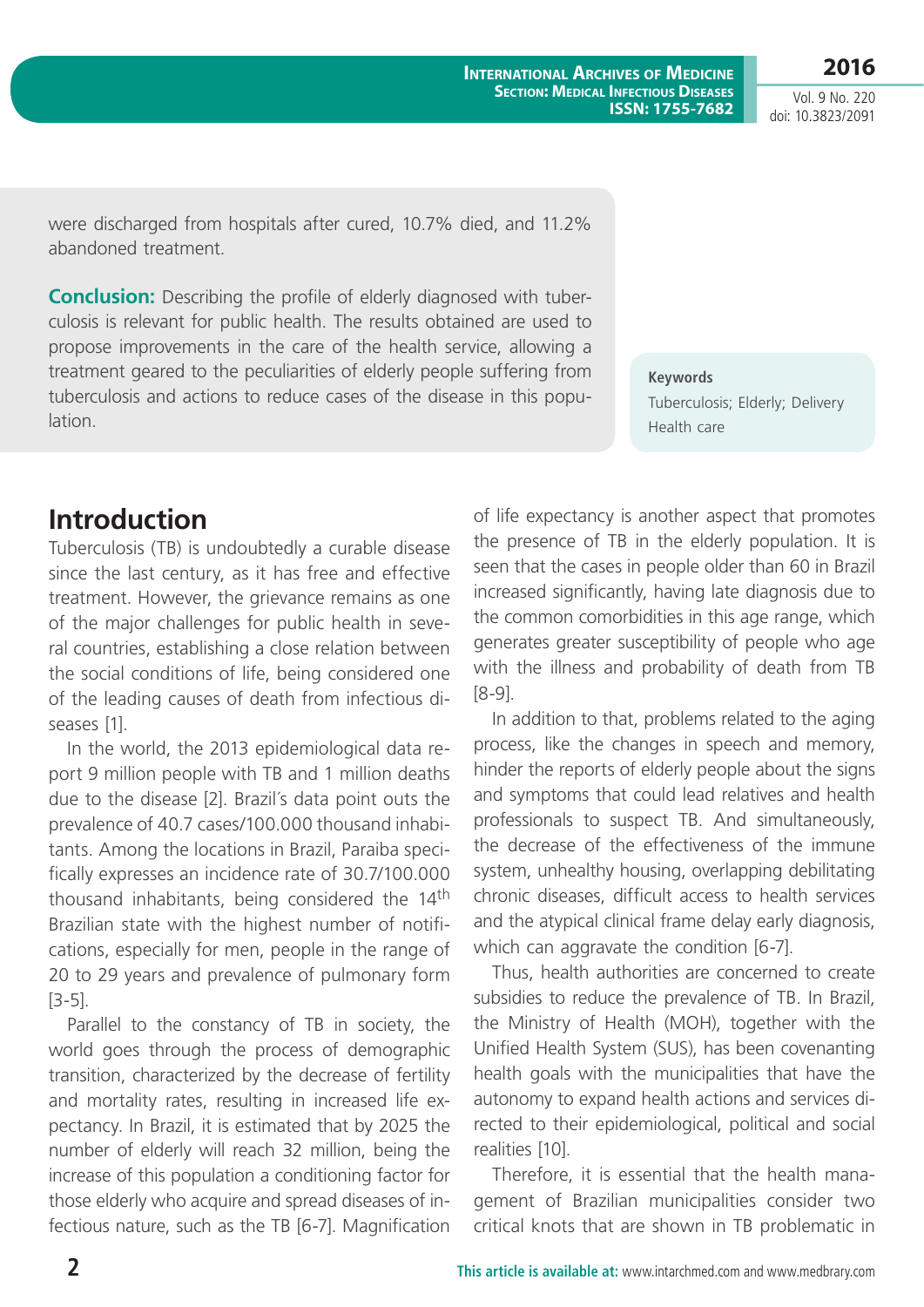**International Archives of Medicine Section: Medical Infectious Diseases ISSN: 1755-7682**

Vol. 9 No. 220 doi: 10.3823/2091

**2016**

the elderly: the abandonment of treatment and the late diagnosis. The first problem intertwines factors inherent to therapy and the work process of the teams that make up the Family Health Strategy (FHS). As an example of the challenges related to the treatment, the following is observed: side effects caused by medication, size of the tablets, the time of treatment, the improvement of symptoms after starting it and often the difficulties in dealing with problems of social nature experienced by patients [11]. The second problem stems from both the user`s delay in seeking health facilities – which occurs routinely from the lack of understanding regarding the symptoms of the disease - and the barriers of access to the service [12].

It's at this conjuncture that while thinking of the elderly with TB, mister reflections are made on the many peculiarities that arise. On one side, an infectious disease that remains in the still underreported and neglected society. On the other, a human being, the elderly, that is more vulnerable to illness in the middle of a service full of gaps to be remedied.

This way, it is pertinent to reveal the epidemiological situation of TB in elderly patients in Paraiba, specifically in the municipalities of Bayeux, Cabedelo, Joao Pessoa and Santa Rita, focusing on the existing weaknesses in Primary Health Care (PHC) in an attempt to point out strategies that can minimize the difficulties inherent in the elderly population with TB.

From this angle, based on the pertinence of studies directed to the elderly population sickened by TB, characterizing the profile of the elderly with proper disease, diagnosed in a hospital of reference, became the objective in the metropolitan region of João Pessoa, Paraíba, Brazil.

It is inferred, therefore, that the study be a starting point for modifying the look of society, professionals and management services around TB in the elderly. Above all, it is important that a new reflection appears directed to the health care of the elderly, rethinking strategies to include not only the patient themselves, but the human being holistically, valuing their universe and its limitations to the effectiveness of therapy.

### **Method**

Documental, descriptive and retrospective study, developed according to the quantitative approach, set in the Hospital Complex Clementino Fraga (CHCF), located in the city of João Pessoa-PB. This hospital is the state reference in the area of infectious and contagious diseases, and its outpatient sector, provides care in pulmonology, infectology, among other specialties.

The data is from 169 medical records of elderly people diagnosed with pulmonary TB in CHCF from the years 2011 to 2013, residents in the municipalities that make up the great Joao Pessoa: Bayeux, Cabedelo, Joao Pessoa and Santa Rita. It is emphasized that the identification of cases was obtained by consulting the Information System of Notification Grievance (SINAN), considering the inclusion criteria: be older than 60 and have the diagnosis of pulmonary TB in CHCF.

In order to collect the information, an instrument was produced based on a file of compulsory notification of TB and the patient's medical records that had been used in CHCF, the latter being provided by the Statistical and Medical Archive Service (SMAS).

The objective was to systematize the data, setting it into tables, in a descriptive manner. With the aid of Epiinfo software, version 3.3.1, considered significant for epidemiology in health, the achieved results were consolidated.

Considering the resolution 311/2007, of the Federal Council of Nursing (COFEN), the ethical and legal standards have been met, with satisfactory theoretical foundation to build a research to which the authorship or participation in technical and scientific production is recognized. (COFEN, 2007)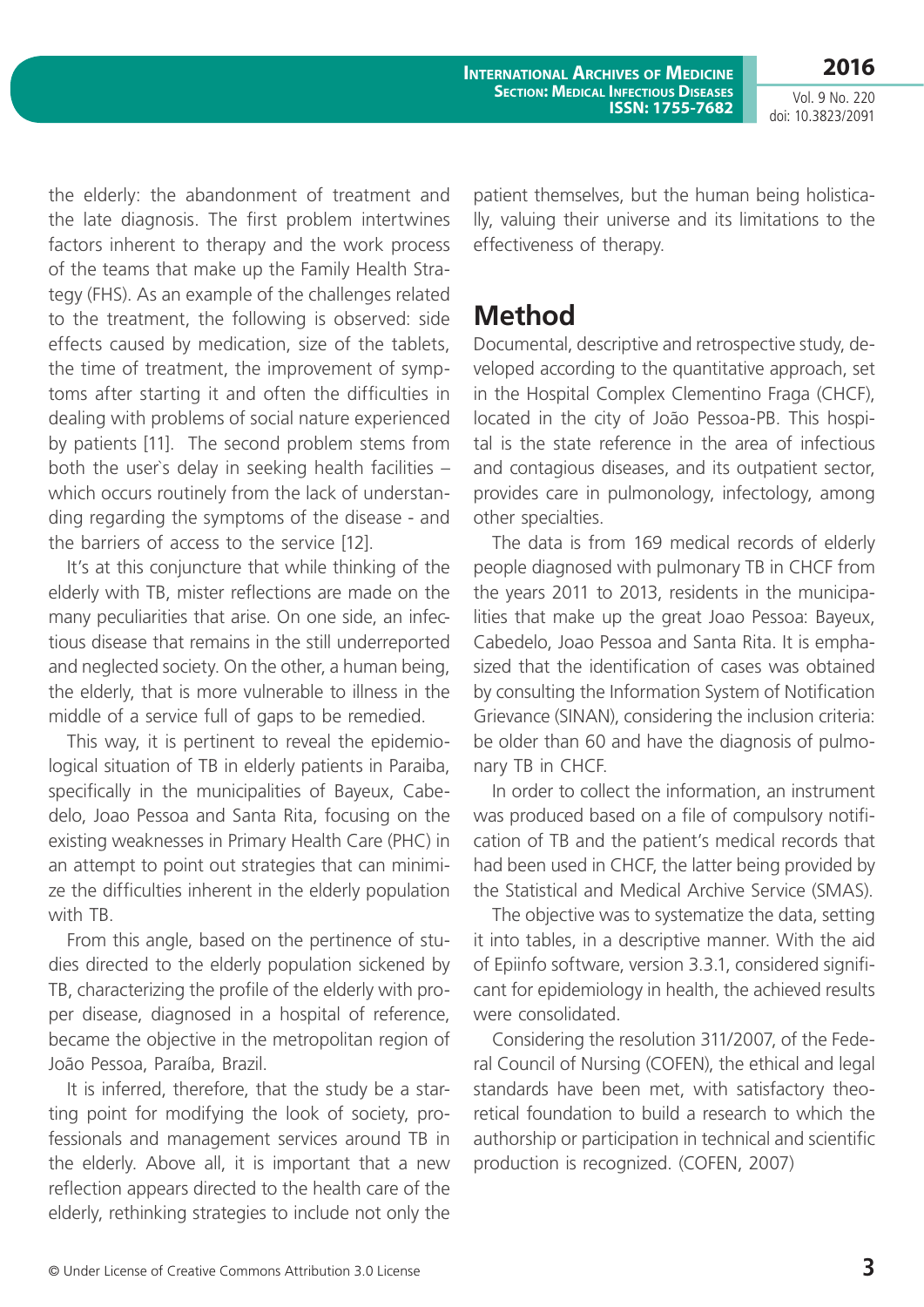### **2016**

Vol. 9 No. 220 doi: 10.3823/2091

### **Results**

The study included 169 records of patients, of which 6.5% are residents in the municipality of Bayeux, 12.4% Santa Rita, 3.6% Cabedelo and 77.5% Joao Pessoa, who were admitted to CHCF between the years of 2011 to 2013. The predominance of TB cases became evident in men (65.1%), people aged between 60 and 79 years (89.8%) and the divorced  $(46.1\%)$ .

Concerning the occupation, elderly people who were diagnosed with TB in CHCF were categorized as "active or inactive", as shown in **Table 1**. However, there was no record of this information in 11.8% of the records. Among them, 47.9% were inactive, while 40.3% active.

Table 1. Distribution of elderly profiles diagnosed with TB in the CHCF, from 2011 to 2013.

| <b>Variables</b>      |     | Frequency (N) Percentage (%) |
|-----------------------|-----|------------------------------|
| Municipalities        |     |                              |
| João Pessoa           | 131 | 77.5                         |
| Bayeux                | 11  | 6.5                          |
| Cabedelo              | 06  | 3.6                          |
| Santa Rita            | 21  | 12.4                         |
| Sex                   |     |                              |
| Male                  | 110 | 65.1                         |
| Female                | 59  | 34.9                         |
| Age group             |     |                              |
| 60 a 69               | 100 | 59.2                         |
| 70 a 79               | 52  | 30.8                         |
| 80 a 89               | 14  | 8.3                          |
| 90 a 100              | 03  | 1.7                          |
| <b>Marital Status</b> |     |                              |
| Divorced              | 78  | 46.1                         |
| Married               | 40  | 23.7                         |
| Widower               | 31  | 18.3                         |
| Single                | 01  | 0.6                          |
| Ignored               | 14  | 8.3                          |
| Common-law marriage   | 05  | 3.0                          |
| Occupation            |     |                              |
| Inactive*             | 81  | 47.9                         |
| Active                | 68  | 40.3                         |
| Not informed          | 20  | 11.8                         |

| <b>Variables</b>                                           |     | Frequency (N) Percentage (%) |  |  |  |  |  |
|------------------------------------------------------------|-----|------------------------------|--|--|--|--|--|
| Level of Schooling                                         |     |                              |  |  |  |  |  |
| <b>Illiterate</b>                                          | 55  | 32.5                         |  |  |  |  |  |
| Incomplete Primary Education                               | 55  | 32.5                         |  |  |  |  |  |
| Complete Primary Education                                 | 10  | 5.9                          |  |  |  |  |  |
| Incomplete high school                                     | 7   | 4.1                          |  |  |  |  |  |
| Complete High School                                       | 17  | 10.2                         |  |  |  |  |  |
| Incomplete Superior<br>Education                           | 1   | 0.6                          |  |  |  |  |  |
| Complete Superior Education                                | 13  | 7.7                          |  |  |  |  |  |
| Ignored                                                    | 10  | 5.9                          |  |  |  |  |  |
| Doesn't apply                                              | 1   | 0.6                          |  |  |  |  |  |
| Institutionalization                                       |     |                              |  |  |  |  |  |
| None                                                       | 135 | 79.8                         |  |  |  |  |  |
| Ignored                                                    | 28  | 16.6                         |  |  |  |  |  |
| Prison                                                     | 02  | 1.2                          |  |  |  |  |  |
| Other                                                      | 04  | 2.4                          |  |  |  |  |  |
| Total                                                      | 169 | 100.0                        |  |  |  |  |  |
| Jacob, at Detires Department and Homemaker Course Complete |     |                              |  |  |  |  |  |

 Inactive\*: Retiree, Pensioner and Homemaker. Source: Complexo Hospitalar Clementino Fraga, 2015. **Source:** Research data

As for the level of education, according to data obtained, the variables "illiterate" and "incomplete primary education" stood out, accounting for 32.5%.

It was found that the majority of cases related to the "institutionalization" were not registered in the system. It is noteworthy that the term "institutionalization" corresponds to the institution that the elderly individual is bound, like nursing homes, prisons, psychiatric hospitals, among other ways.

When recognizing the relevance as much as the early diagnosis of TB in the Primary Health Care, the referrals of elderly people with TB are highlighted regarding the variables "hospital" and "without referral". Thus, 32.5% of the elderly who arrived at the service came from another hospital, mainly from the private network of hospitals. It is observed that 47.9% spontaneously sought out the HCCF, that is, without referral. It is important to show that only 5.3% of the elderly had their referrals coming from Primary Health Care (PHC), conducted by the medical professional of the Basic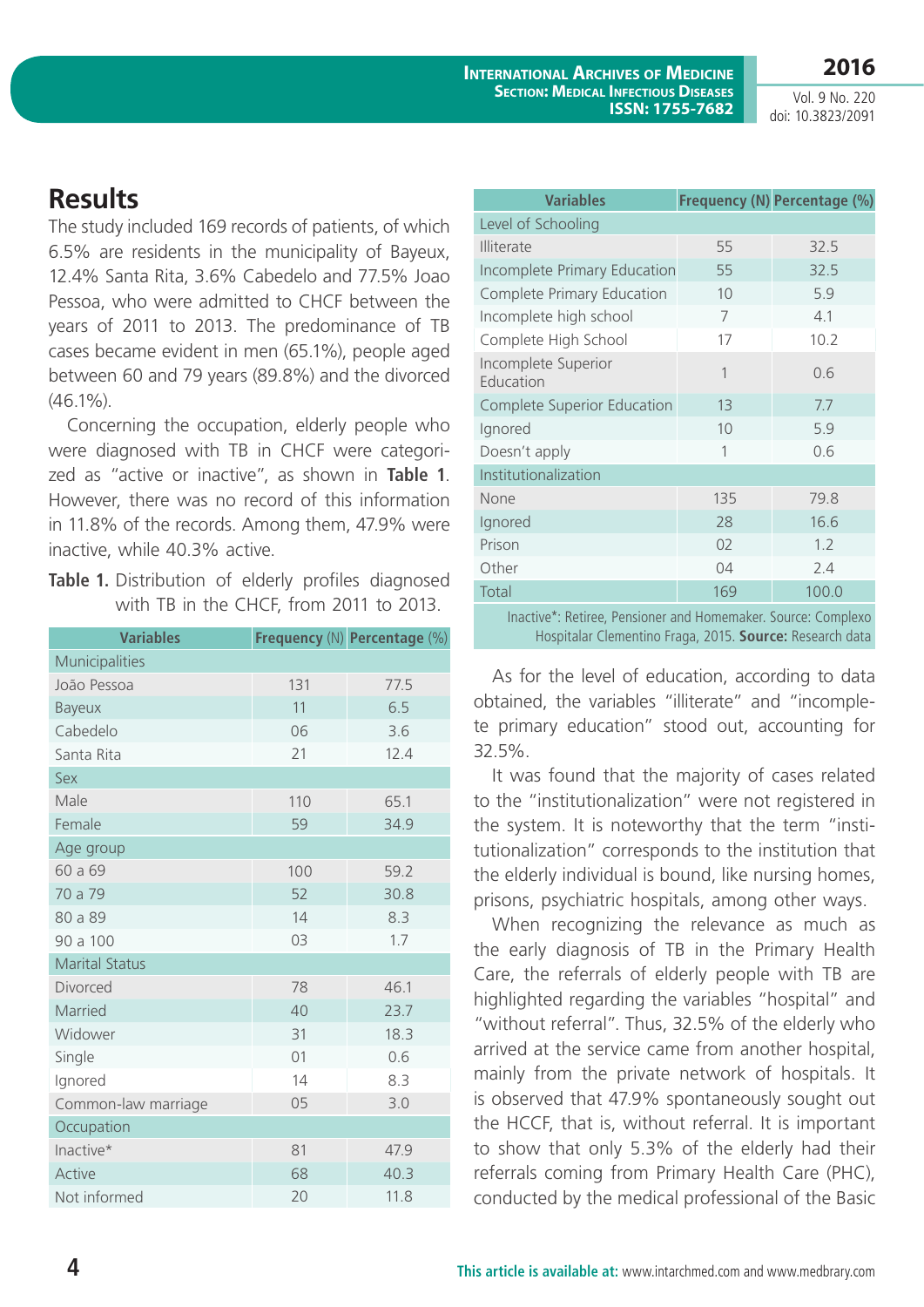the elderly with TB.

Vol. 9 No. 220 doi: 10.3823/2091

| <b>Type of</b><br>referral to | <b>Male</b>    |       | <b>Female</b>            |                              | <b>Total</b>  |       |
|-------------------------------|----------------|-------|--------------------------|------------------------------|---------------|-------|
| the HCCF                      | N              | $\%$  | N                        | $\%$                         | N             | $\%$  |
| <b>BUFH</b>                   | 7              | 6.4   | $\overline{\phantom{a}}$ | 3.4                          | 9             | 5.3   |
| Psychosocial<br>care center   | $\Omega$       | 0.0   | 1                        | 1.7                          | 1             | 0.6   |
| Hospital                      | 40             | 36.4  | 15                       | 25.4                         | 55            | 32.5  |
| Polyclinic                    | $\mathcal{P}$  | 1.8   | 3                        | 5.1                          | 5             | 3.0   |
| Emerg. Med.<br>Serv           | 0              | 0.0   | $\overline{2}$           | 3.4                          | $\mathcal{P}$ | 1.2   |
| Init.Privat.<br>Med.Cons      | 9              | 8.2   | 5                        | 8.5                          | 14            | 8.3   |
| Without<br>Referral           | 50             | 45.5  | 31                       | 52.5                         | 81            | 47.9  |
| Ignored                       | $\overline{2}$ | 1.8   | $\Omega$                 | 0.0                          | $\mathcal{P}$ | 1.2   |
| Total                         | 110            | 100.0 | 59                       | 100.0                        | 169           | 100.0 |
|                               |                |       |                          | <b>Source:</b> Research data |               |       |

### **Table 2.** Percentage of referrals of the elderly diagnosed with TB.

Units of Family Health (BUFH) of the great João Pessoa. **(Table 2)**

The most common symptoms of TB in this population were cough and evening fever, corresponding to 71.6% and 38.5%, respectively, as presented in Table 3. The other symptoms didn't show any significant difference between the sexes. It was also observed that the variables, "alcoholism", "smoking" and "diabetes" stood out as the associated aggravations, accounting for 17.2%, 18.3% and 24.3%, in proper order. The "mental illnesses" were less frequent. **Table 3**

Regarding the type of entry in HCCF for treatment purposes, the study revealed that 81.7% of patients had never made use of antituberculosis drugs or did for less than a month, being considered then, new cases. When it comes to relapse, conceptualized by patients undergoing treatment for TB before, who were discharged as cured and returned to CHCF with an active disease, 11.2% had this kind of entry. The "return after dropping out" represented 6.5% of the sample studied. In addition, 0.6% of the elderly were admitted to the hospital by means of transfer.

| <b>Variables</b>               |                | Frequency (N) Percentage (%) |  |  |  |  |  |
|--------------------------------|----------------|------------------------------|--|--|--|--|--|
| Types of Symptoms              |                |                              |  |  |  |  |  |
| Cough                          | 121            | 71.6                         |  |  |  |  |  |
| hemoptysis                     | 13             | 7.7                          |  |  |  |  |  |
| Fever                          | $\overline{2}$ | 1.2                          |  |  |  |  |  |
| Evening Fever                  | 65             | 38.5                         |  |  |  |  |  |
| Night Sweating                 | 4              | 2.4                          |  |  |  |  |  |
| Emaciation                     | 58             | 34.3                         |  |  |  |  |  |
| Anorexia                       | 58             | 34.3                         |  |  |  |  |  |
| <b>Associated Aggravations</b> |                |                              |  |  |  |  |  |
| Alcoholism                     | 29             | 17.2                         |  |  |  |  |  |
| <b>Diabetes</b>                | 41             | 24.3                         |  |  |  |  |  |
| Mental Illness                 | 3              | 1.8                          |  |  |  |  |  |
| Smoking                        | 31             | 18.3                         |  |  |  |  |  |
| Hypertension                   | 19             | 11.2                         |  |  |  |  |  |
| Other                          | 24             | 14.2                         |  |  |  |  |  |

**Table 3.** Symptoms and aggravations associated to

In the records, it was observed that 82.7% of patients admitted to the HCCF were men and were recognized as new cases. For recurrences, there was a percentage approximation between men and women, the first equivalent to 11.8% and the latter 10.2%. But the "return after dropping out" represented 5.5% for males and 8.5% for females. As for "transferred", 1.7% were women and no data was found in relation to men. **Table 4**

### **Table 4.** Distribution of elderly diagnosed with TB by type of.

| <b>Type of</b>                                         | <b>Male</b> |               | <b>Female</b> |       | <b>Total</b> |       |
|--------------------------------------------------------|-------------|---------------|---------------|-------|--------------|-------|
| <b>Entry</b>                                           | N           | $\frac{0}{0}$ | N             | $\%$  | N            | $\%$  |
| New Cases                                              | 91          | 82.7          | 47            | 79.7  | 138          | 81.7  |
| Relapse                                                | 13          | 11.8          | 6             | 10.2  | 19           | 11.2  |
| Return after<br>Dropping out                           | 6           | 5.5           | 5             | 8.5   | 11           | 6.5   |
| Transferred                                            | 0           | 0.0           | $\mathbf{1}$  | 17    |              | 0.6   |
| Total                                                  | 110         | 100.0         | 59            | 100.0 | 169          | 100,0 |
| <b>Source:</b> Hospital Complex Clementino Fraga, 2015 |             |               |               |       |              |       |

As shows on **Table 5**, in the situation of closure, the variable "cure" occurred in 50.0% of males and 64.4% of females. It is observed that 11.8%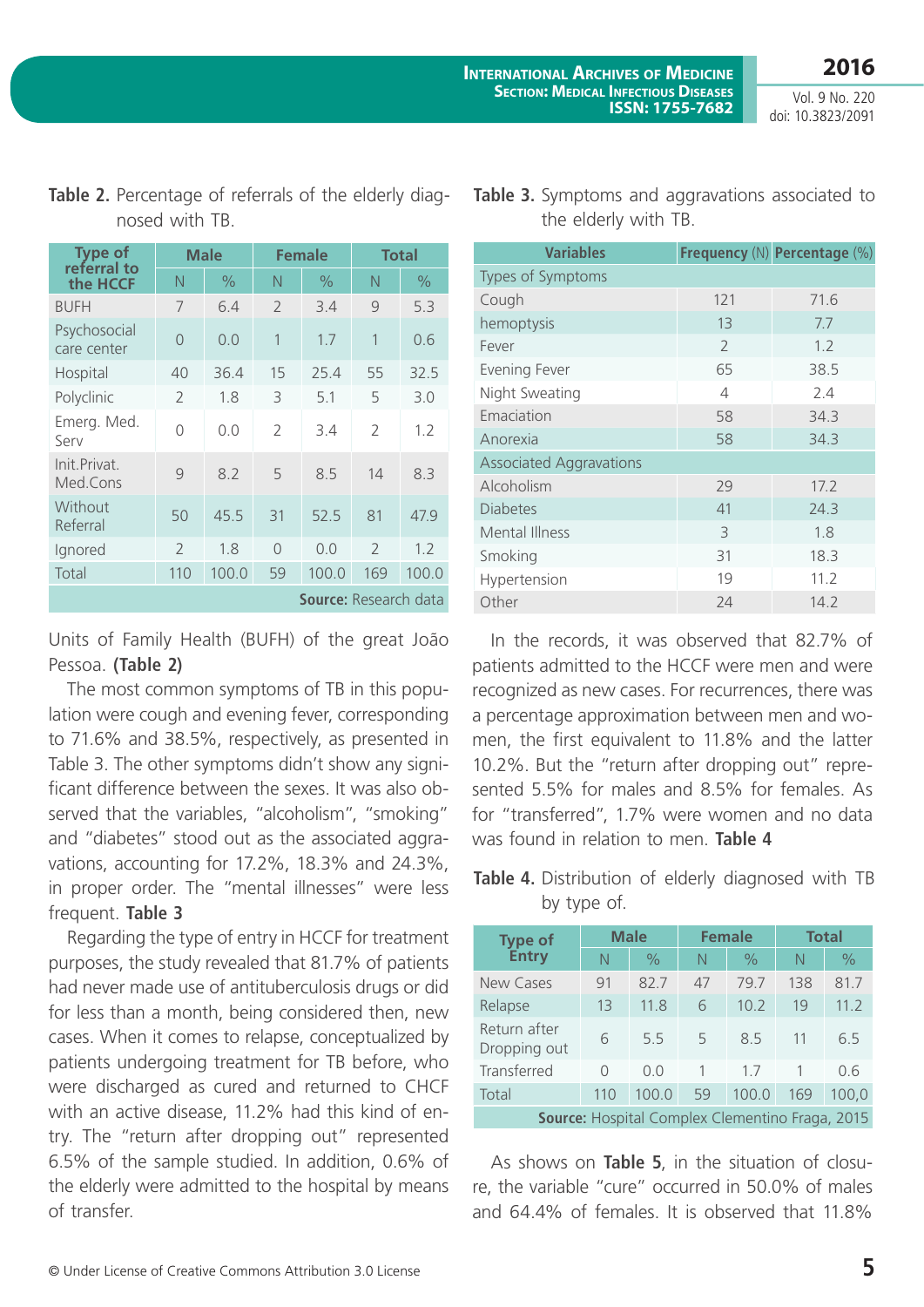of men and 10.2% women abandoned treatment and that 10.7% of both sexes had death from TB as their cause.

Table 5. Situation of closure of elderly diagnosed with TB.

| <b>Situation of</b>                             | <b>Male</b>  |               | <b>Female</b>            |       | <b>Total</b> |       |
|-------------------------------------------------|--------------|---------------|--------------------------|-------|--------------|-------|
| <b>Closure</b>                                  | N            | $\frac{0}{0}$ | N                        | $\%$  | N            | $\%$  |
| Cure                                            | 55           | 50.0          | 38                       | 64.4  | 93           | 55.0  |
| Change of<br>diagnostic                         | 3            | 2.7           | $\overline{2}$           | 3.4   | 5            | 3.0   |
| Dropout                                         | 13           | 11.8          | 6                        | 10.2  | 19           | 11.2  |
| Multiresistant<br>tuberculosis                  | 0            | 0.0           | $\overline{0}$           | 0.0   | 0            | 0.0   |
| Death from<br>tuberculosis                      | 14           | 12.7          | 4                        | 6.8   | 18           | 10.7  |
| Death from<br>other causes                      | 3            | 2.7           | $\overline{\phantom{a}}$ | 3.4   | 5            | 3.0   |
| Transferred                                     | 21           | 19.1          | 6                        | 10.2  | 27           | 16.0  |
| <b>SIDA</b>                                     | $\mathbf{1}$ | 0.9           | $\overline{0}$           | 0.0   | 1            | 0.6   |
| Suspended<br>for adverse<br>reactions           | 0            | 0.0           | 1                        | 1.7   | 1            | 0.6   |
| Total                                           | 110          | 100.0         | 59                       | 100.0 | 169          | 100.0 |
| Source: Hospital Complex Clementino Fraga, 2015 |              |               |                          |       |              |       |

### **Discussion**

The results show that TB is a disease prevalent in the male population undergoing the aging process; especially in men aged from 60 to 69 years old, confirming other studies covering cases of the same target audience [13, 14]. Brazilian men are known, perchance, for seeking health care late in their lifes, which contributes to the lack of speed in the diagnosis of contagious diseases of control and treatment [15], such as TB.

In general, men, especially the elderly, are noted to seek fewer health services than women, and when they access them, they are already at an advanced stage of the disease. This way, there is involvement of treatment, increasing the spread of the bacillus, becoming something even more concerning to the public health of the country. Therefore, from the proven increased susceptibility of man to the development of TB, the creation of control measures for disease articulated to the peculiarities of the male individual is essential [16].

In this context, it's advisable to consider factors such as the mismatch between working hours of PHC services and male working hours, beyond the perception of invulnerability to illness, which are among the main hinderers of access to health for the male audience [17]. Another Compromising issue is the shortage of professionals, programs or campaigns related to men's health, although there is already a targeted policy to do so. Moreover, the ambience of PHC services back predominantly to attention of children and women's health, encouraging the feeling of not belonging, to men [17].

From this point of view, health education practice appears as an effective alternative for the transformation of male attitude in caring for the health and must necessarily encompass social and gender issues, so as to try to reach the target population in its essence [18]. Film screenings, lectures, conversation circles, groups and individual consultations defies people to rethink their lifestyle in relation to personal care, addictions and customs and also raises health promotion and disease prevention, enabling, in the case of TB, adherence to treatment. Moreover, these strategies aim to add knowledge and answer questions, with the objective to dispel the stigma surrounding this morbidity [16].

The lifestyle, the type of work and the way of living interfere significantly in the person's health. The carrying out of activities aimed at improving the condition of work, housing, education and leisure ensure a favorable aging process in both sexes [19- 20]. And at this juncture, the positive health concept stands out, which comes from social production linked to quality of life. In a way that it expresses itself as something that has been accumulated or dissipated throughout the years, considering the constant variation in social inequality [21].

It is alleged that one of the obstacles encountered for maintaining the quality of life is related to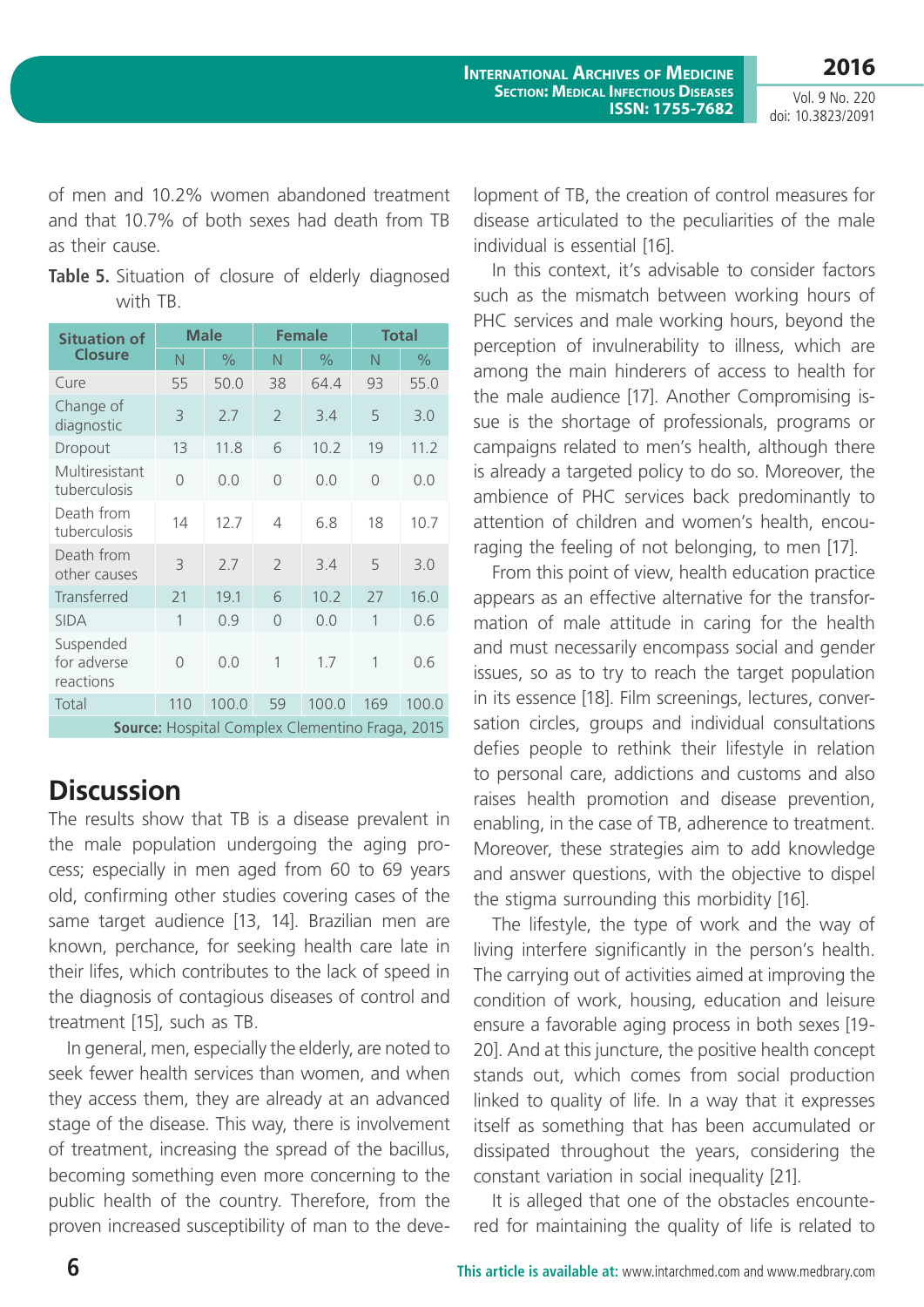**2016**

poverty, which may be associated with low literacy rates and poor access to health services. Likewise, the type of institutionalization the elderly is placed, the lack of a healthy family relationship, loss of autonomy, financial difficulties, smoking, obesity, hypertension, diabetes and dyslipidemia are other factors that can trigger infectious diseases such as the TB [20]. The people who grow old have their diagnosis hampered because of these comorbidities that affect the immune system, leaving them susceptible [22].

The Civil situation could be directly allied to the fact that the individual does not have a conventional family foundation, which certainly implies the vulnerability of these to TB in psychosocial stress conditions. One of the alternatives found is that of strengthening the support network, which is essential for the recovery of patients, because it helps to overcome the side effects of drug therapy, self acceptance of being a patient and also in the social integration of the elderly, ensuring better quality of life [23]. Studies complement that the absence of the support network may result in increased institutionalization, being important to emphasize that this reality configures risk for TB in the elderly, with regard to exposure to bacillus, agglomeration of people, among others [24].

Considering most seniors live in distinct ways, each with their customs, lifestyle and traditions, as they are institutionalized, are conditioned to accept rules and standards of the premises. For this reason, in general, they cannot adapt, leading to social isolation, depression, making them saddened and in need of attention and support. It is noticed that, instead of contributing, the institutionalization, in practice, refers to negative stereotypes, such as rejection and lack of family commitment, creating a paradox between what is desired and the reality experienced [25].

Currently, most Long-Term Institutions (LTI's) are struggling to provide care for the elderly [26]. Among the problems encountered, the lack of registration of the institutionalized is highlighted, demonstrating possible flaws in the information system. Therefore, this service requires efficient measures of organization, to enable human resources for the collection of information, in a way that leaves them substantially reliable.

Socioeconomic indicators related to "education" confirm studies already done, as they reveal that the low level in education interferes directly to increased vulnerability to TB. It is emphasized that social inequities are often the result of a poor education and/or lack of it [23].

As for the "type of referral", it was found that many of the elderly have not been referenced by the PHC service. This fact is a mischaracterization of the actions recommended by the Ministry of Health to control TB. The option in looking for units of secondary care (polyclinics, Psychosocial Care Centers and Emergency Medical Services) and tertiary (hospitals) is notably higher than the search for assistance in Family Heath Units and the Basic Units of Health. The fact is validated by research reports when they state that the search for hospitals is a priority, demonstrating that, in relation to TB, the PHC system goes through a precarious process, not falling under the principles that the NHS recommends [27].

Therefore, the present study confirms the data presented by authors who reveal the importance of management in investing in professional apparatus of health services, especially those of PHC level. The user's search for the service is related to the geographic location of the health facility, and in particular the provision of professionals, those existing on units of average and high complexity, which make up spaces of resolutive practices and integrated care [28]. Furthermore, the guidance of users to polyclinics and demand for specialized care and quality triggers a significant problem in the management area of health services, as it establishes a reflection of the disruption of the rights of users and the bonds that they should establish the unit of origin [29].

Such findings could signal weaknesses of PHC services as for the capitation of the elderly who are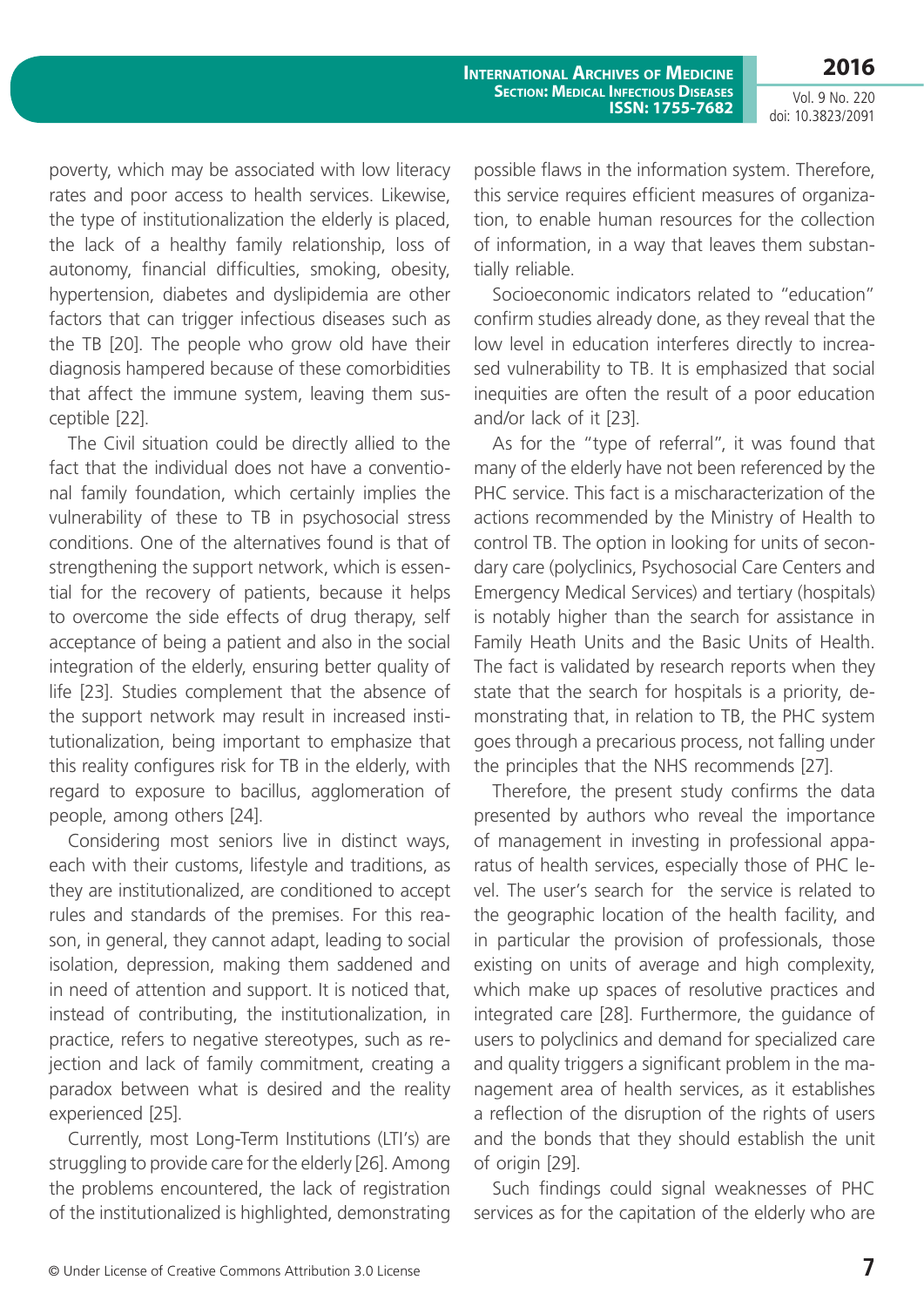**2016**

Vol. 9 No. 220 doi: 10.3823/2091

suspected to have TB or are sick, restating the interfaces that permeate the late diagnosis of TB. This problem aggregates to the debilities of public health services, characterized as being one of the crucial factors for the constancy of the disease, especially in the elderly population. Studies show that, often, the user needs to turn to the care units for up to more than three times in order to be consulted and then diagnosed [30]. The delay in diagnostics is a result of the lack of trained professionals to perform this function - above all, the suspicion of cases- such as the unavailability of diagnostic techniques, portrays significant failure in the health system, specifically in the PHC, as it is their responsibility to care for TB [31].

Overcrowding in the reference is one more this deficiency, since most patients seek out hospitals on their own, when many of them could have been diagnosed and treated in the PHC services. In light of this, the relevance of strategies that seek changes in health care in the context of TB, aspiring professionals and quality of care is highlighted [32].

The lack of referral reflects that there was no active search for symptoms addressed to the elderly, stating that the service remains flawed. In regard to this, the present study backs up other authors [8] when they report that the active search for symptomatic elderly occurs passively, that is, the user perceives a sign or symptom of the disease and seeks spontaneously the service, demonstrating the oversight of the health team and the lack of planning of disease control measures. This way, it is believed that the implantation of a new strategy of approach is imperative to revert the situation and decrease new cases that insist on appearing.

The diagnosis of TB is preceded by suspicion of the case through the symptoms, it is vital that health professionals investigate the patient as well as the classic manifestations of pulmonary TB found in the literature, such as "persistent cough, productive or not (with mucus and eventually blood), evening fever, night sweats and weight loss "[13].

As for the "signs and symptoms" of the elderly, cough (most prevalent), weakness, weight loss and anorexia, stood out as being similar to results found in studies that had already been published [33]. According to findings, it was found that cough and fever were identified in the elderly of this study. It is believed that a distention of the professional or a devaluation of the classic symptoms of TB in relation to user age is occurring, stressing that the infection in these individuals is much more complex as a result of existing comorbidities.

It is indispensable to cite that among the aggravations associated, "alcoholism" was the predominant variable among the individuals of male sex. This result can be justified by the fact that man are more exposed to risk factors, such as the consumption of alcohol, drugs and cigarettes, making them more vulnerable. Therefore, in order to avoid the worsening of the disease, a multidisciplinary team is cogent in these cases, since it puts into practice activities that encourage you not to give up the treatment and one of them is precisely the Directly Observed Treatment (DOT) [34]. Possessing a transformative character for both the user and the professional, concomitantly, in subjects and objects of intervention, the DOT, in the elderly's case, enables faster identification of signs of improvement and bigger vulnerability to abandonment [35] and also opens a range of opportunities that raise awareness and sensitize relatives to the value of being involved in the treatment.

The "cigarette smoking" was another variable which has become common. It is known that smoking is common among TB patients and often encourages non-acceptance and to promote the dropout of drug therapy [33]. Studies legitimize smoking as something directly associated with discontinuation of treatment by patients. This way, it's crucial to signal the importance of professionals to reorient people in order to enlighten them as to the treatment, the time of use of the treatment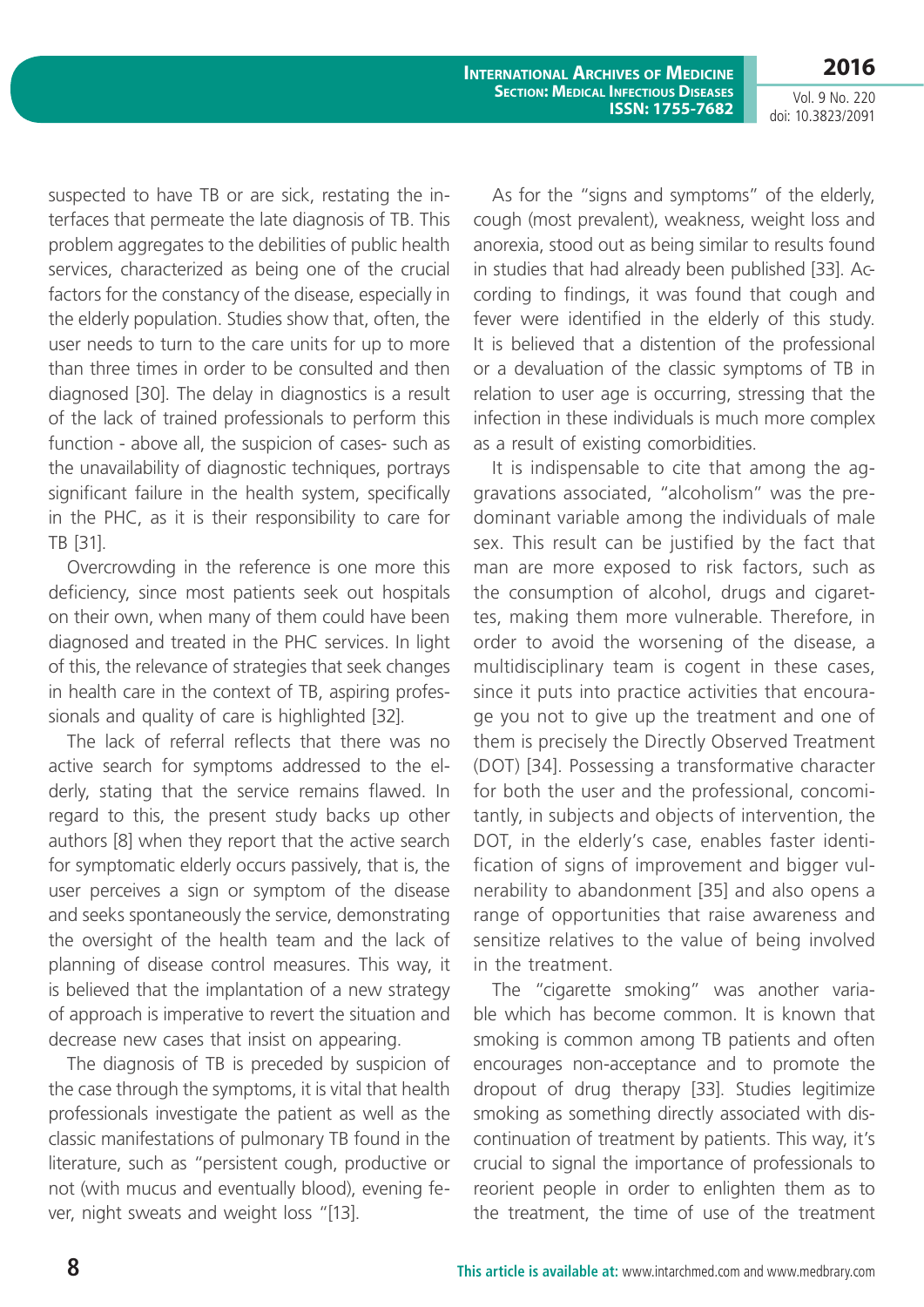**2016**

Vol. 9 No. 220 doi: 10.3823/2091

drug, the likely adverse reactions and the care that should be taken in the therapeutic process, in order to avoid obstacles hinder the recovery [36].

As for aggravations associated, diabetes mellitus was significant to the results of this study and something rarely explored in literature is the relationship between this morbidity and TB. It is known that the presence of this chronic disease causes serious damage to the health of people, especially the elderly. It is understood that the high blood glucose levels and reduction of insulin by the pancreas block the individual's immune system, leaving them susceptible to infections. It is documented in literature that people with diabetes are more likely to develop drug resistance in the therapeutic process of TB [37].

Considering the evolution of TB, this research came across the same scenario worldwide, that is, high rates of new cases as the entry type. Thus, to reduce them, it's necessary to establish a way of identifying the needs and activities of each place, incentivizing the tuberculosis control program (TBCP) to work in the active search for respiratory symptoms and locate the population at risk that is latent. So, paying attention to the variable situations "relapse" and "return after dropping out" is essential, as there is a possibility of the individual to develop multidrug resistance to antibiotics [38].

Among the existing weaknesses, it is pointed out that the high dropout rates motivated the failure of therapy, which concurs with the findings of this series, which obtained the cure rate lower than that recommended by the World Health Organization (WHO) and dropout rates and higher mortality [39]. The percentage related to the dropout rate was almost three times higher than the percentage rated acceptable by WHO. This information reflects the convenience of putting into practice actions that wish to reduce or prevent high dropout rates. Added to this is the DOT which is a very important method for patient adherence to treatment, since its insertion allowed a

higher quality of patient care, especially in regard to the link of the patient with the professional [40].

From this perspective, of perceiving the elderly in their uniqueness, reflecting the results that care to this target audience should be (re) thought from the academic to the professional processing; (Re) articulated in relation to the entry door system, the services offered and the public health system and (re) signifying care practice in order to improve it. Thus, the Nursing should star a care that goes beyond physical, embracing social, political and gender causes [18].

### **Conclusion**

Given the findings of this research, it is essential to rethink the care for the elderly and redesign the coping strategies of the disease, especially in the field of PHC services. From the perspective of comprehensiveness, should both professionals as well as health managers, serve from the already accumulated knowledge to support practices based on humanization and the citizen's right to health, according to the peculiarities and needs presented.

It is noteworthy that the lack of referrals made by the PHC service and considerable spontaneous search for higher level of complexity services manifest the existence of a disruption in system operation, as well as the absence of the old bond with BFHU. It adds that the factors mentioned, originate the delay of diagnosis and even cases of disease recurrence. Therefore it stresses the relevance of strategies that aim for a conversion in health care assistance in the context of TB, aspiring professionals and quality service.

It is inferred, therefore, that the preparation of this study be a starting point for changing the look of society, professionals and management services about TB in the elderly. From this viewpoint, the idea is that a new reflection appears outlined by the health care of the elderly, rethinking strategies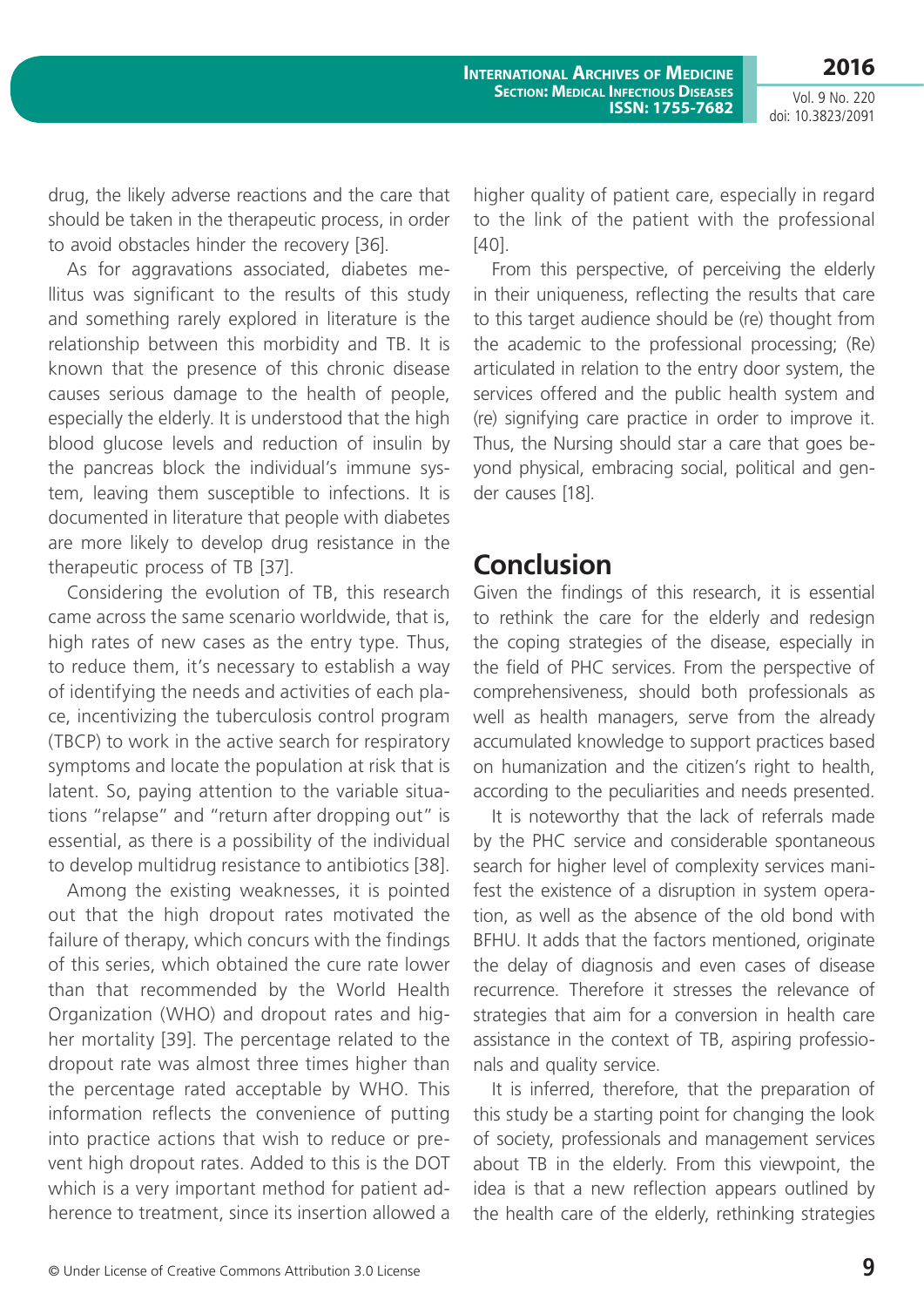**2016**

to include not only the patient himself, but the human being holistically, recognizing their universe and their limitations for therapeutic effectiveness.

Is it relevant for Nursing that the results be a substrate to propose improvements in the care of the health service, allowing consultation recrudescence performed by nurses and aimed to the elderly as well as adjustments in the treatment, turning it essentially to the peculiarities of this audience.

## **Acknowledgements**

The National Council for Scientific and Technological Development (CNPq), the Brazilian Network of Tuberculosis Research (REDE-TB), of Paraiba's TB Group, the Scientific Initiation Program by UFPB with support from CNPq.

## **References**

- **1.** Caliari JS, Figueiredo RM. Tuberculose: perfil de doentes, fluxo de atendimento e opinião de enfermeiros. *Acta Paul Enferm* [Internet], 2012; 25(1):43-7. DOI: [http://dx.doi.org/10.1590/](http://dx.doi.org/10.1590/S0103-21002012000100008) [S0103-21002012000100008](http://dx.doi.org/10.1590/S0103-21002012000100008)
- **2.** Brasil. Ministério da Saúde. Secretaria de Vigilância em Saúde. Boletim Epidemiológico. *Detectar, tratar e curar*: desafios e estratégias brasileiras frente à tuberculose. Ministério da Saúde [Internet]. 2015; 46(9):1-19. Available from: [http://portalsaude.](http://portalsaude.saude.gov.br/images/pdf/2015/marco/27/2015-007---BE-Tuberculose---para-substitui----o-no-site.pdf) [saude.gov.br/images/pdf/2015/marco/27/2015-007---BE-](http://portalsaude.saude.gov.br/images/pdf/2015/marco/27/2015-007---BE-Tuberculose---para-substitui----o-no-site.pdf)[Tuberculose---para-substitui----o-no-site.pdf.](http://portalsaude.saude.gov.br/images/pdf/2015/marco/27/2015-007---BE-Tuberculose---para-substitui----o-no-site.pdf)
- **3.** World Health Organization. *Global tuberculosis report 2014*. WHO: 2014. Availablefrom[:http://www.who.int/tb/publications/](http://www.who.int/tb/publications/global_report/gtbr14_main_text.pdf?ua=1) [global\\_report/gtbr14\\_main\\_text.pdf?ua=1.](http://www.who.int/tb/publications/global_report/gtbr14_main_text.pdf?ua=1)
- **4.** Brasil. Ministério da Saúde. *Banco de dados do Sistema Único de Saúde - DATASUS*. [Internet]. 2011. Available from[:http://www.](http://www.datasus.gov.br) [datasus.gov.br](http://www.datasus.gov.br).
- **5.** Coutinho LASA, Oliveira DS, Souza GF, Fernandes Filho GMC, Saraiva MG. Perfil Epidemiológico da Tuberculose no Município de João Pessoa – PB, entre 2007 – 2010. *R bras ci Saúde*. [Internet]. 2012; 16(1):29-35. Available from: [http://periodicos.](http://periodicos.ufpb.br/ojs/index.php/rbcs/article/view/10172/7085) [ufpb.br/ojs/index.php/rbcs/article/view/10172/7085](http://periodicos.ufpb.br/ojs/index.php/rbcs/article/view/10172/7085)
- **6.** Cantalice Filho JP, Bóia MN, Sant'anna CC. Análise do tratamento da tuberculose pulmonar em idosos de um hospital universitário do Rio de Janeiro, RJ, Brasil. *J Bras Pneumol* [Internet]. 2007; 33(6):691-8. DOI: [http://dx.doi.org/10.1590/](http://dx.doi.org/10.1590/S1806-37132007000600013.) [S1806-37132007000600013.](http://dx.doi.org/10.1590/S1806-37132007000600013.)
- **7.** Closs VE, Schwanke CHA. A evolução do índice de envelhecimento no Brasil, nas suas regiões e unidades federativas no período de 1970 a 2010. *Rev Bras Geriatr Gerontol.* [Internet]. 2012; 15(3):443-58. DOI: [http://dx.doi.org/10.1590/S1809-](http://dx.doi.org/10.1590/S1809-98232012000300006) [98232012000300006](http://dx.doi.org/10.1590/S1809-98232012000300006)
- **8.** Oliveira AAV, Sá LD, Nogueira JA, Andrade SLE, Palha PF, Villa TCS. Diagnóstico da tuberculose em pessoas idosas: barreiras de acesso relacionadas aos serviços de saúde. *Rev Esc Enferm USP* [Internet]. 2013; 47(1):145-51. DOI: [http://dx.doi.org/10.1590/](http://dx.doi.org/10.1590/S0080-62342013000100018) [S0080-62342013000100018](http://dx.doi.org/10.1590/S0080-62342013000100018)
- **9.** Paz AA, Santos BRL, Eidt OR. Vulnerabilidade e envelhecimento no contexto da saúde. *Acta Paul Enferm.* [Internet]. 2006; 19(3):338-42. DOI: [http://dx.doi.org/10.1590/S0103-](http://dx.doi.org/10.1590/S0103-21002006000300014) [21002006000300014.](http://dx.doi.org/10.1590/S0103-21002006000300014)
- **10.** Araújo AR, Monteiro EMM. O papel da família no tratamento dos idosos acometidos com a tuberculose na Unidade Básica de Saúde - PA Alfredo Campos - AM. *Rev portal divulgação*. [Internet]. 2011; (10):10-27. Available from: [http://www.](http://www.portaldoenvelhecimento.org.br/revista/index.php) [portaldoenvelhecimento.org.br/revista/index.php](http://www.portaldoenvelhecimento.org.br/revista/index.php)
- **11.** Maior ML, Guerra RL, Cailleaux-Cesar M, Golub JE, Conde M. Tempo entre o início dos sintomas e o tratamento de tuberculose pulmonar em um município com elevada incidência da doença. *J Bras Pneumol* [Internet]. 2012; 38(2):202-9. DOI: [http://dx.doi.](http://dx.doi.org/10.1590/S1806-37132012000200009) [org/10.1590/S1806-37132012000200009](http://dx.doi.org/10.1590/S1806-37132012000200009)
- **12.** Paula HC, Aguiar, AC. Abandono do Tratamento da Tuberculose na Estratégia Saúde da Família: Estudo Qualitativo em uma área programática do Rio de Janeiro. *Rev baiana saúde* pública [Internet]. 2013; 37(1):192-204. Available from: [http://inseer.](http://inseer.ibict.br/rbsp/index.php/rbsp/article/viewFile/356/363) [ibict.br/rbsp/index.php/rbsp/article/viewFile/356/363](http://inseer.ibict.br/rbsp/index.php/rbsp/article/viewFile/356/363)
- **13.** Cavalcanti ZR, Albuquerque MFPM, Campelo ANR, Ximenes R, Montarroyos U, Verçosa MKA. Características da tuberculose em idosos no Recife (PE): contribuição para o programa de controle. *J Bras Pneumol* [Internet]. 2006; 32(6):535-43. DOI: [http://dx.doi.org/10.1590/S1806-37132006000600011](http://dx.doi.org/10.1590/S1806-37132006000600011.)
- **14.** Kim SY, Lee S, Yim J, Yoo C, Kim YW, Han SK et al. Treatment Response and Adverse Reactions in Older Tuberculosis Patients with Immunocompromising Comorbidities. *Yonsei Med J.* [Internet]. 2013; 54(5):1227–33. DOI: http://dx.doi.org/[10.3349/](http://dx.doi.org/10.3349%2Fymj.2013.54.5.1227) [ymj.2013.54.5.1227.](http://dx.doi.org/10.3349%2Fymj.2013.54.5.1227)
- **15.** Brasil. Ministério da Saúde. Secretaria de Atenção à Saúde. *Homem: Princípios e diretrizes*. Brasília: Ministério da Saúde, 2008.
- **16.** Sá LD, Santos ARBN, Oliveira AAV, Nogueira JA, Tavares LM, Villa TCS. O Cuidado à saúde da mulher com tuberculose na perspectiva do enfoque familiar. *Texto Contexto Enferm.* [Internet]. 2012; 21(2):409-17. DOI: [http://dx.doi.org/10.1590/](http://dx.doi.org/10.1590/S0104-07072012000200020) [S0104-07072012000200020](http://dx.doi.org/10.1590/S0104-07072012000200020)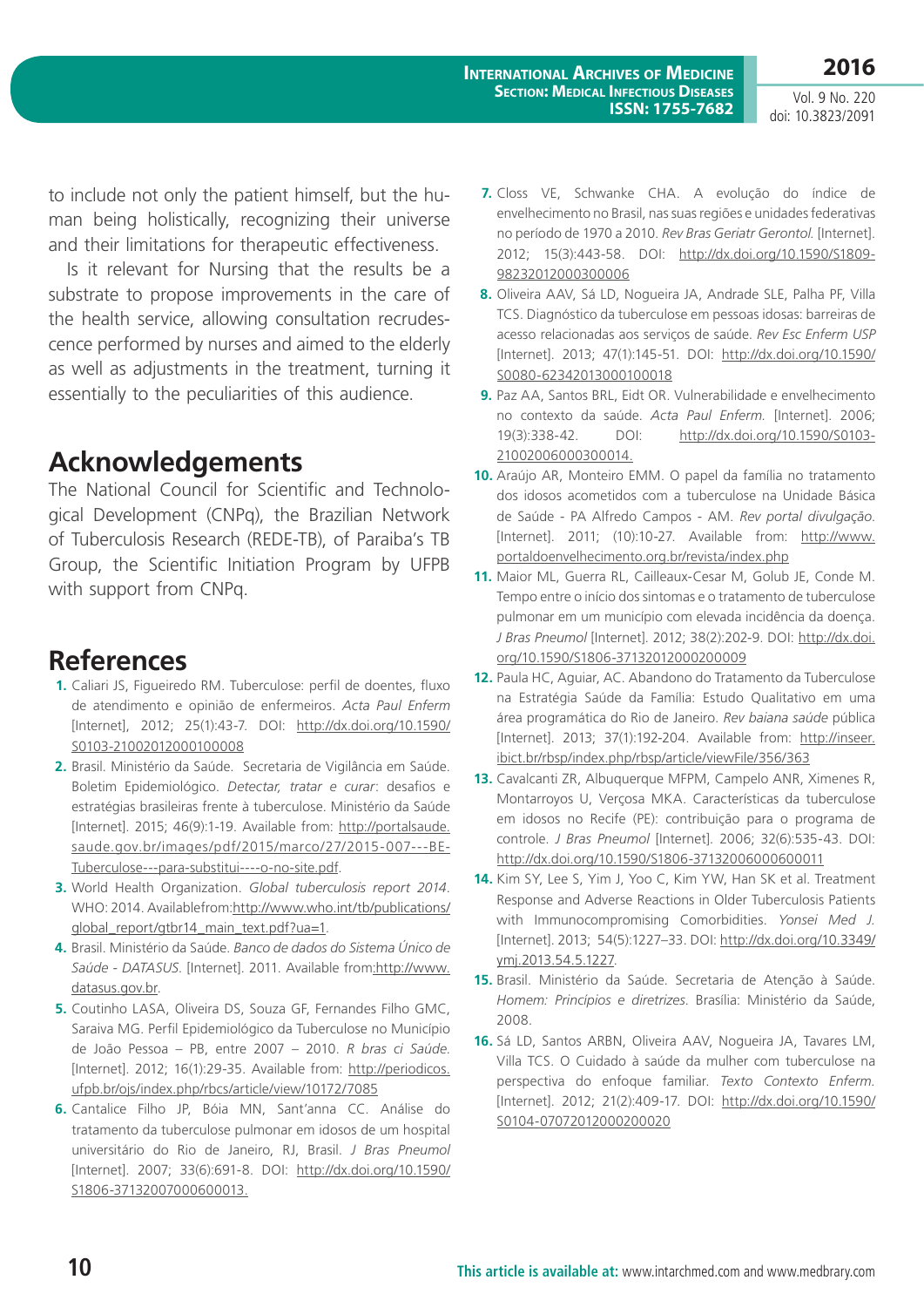- **17.** Machin R, Couto MT, Silva GSN, Schraiber LB, Gomes R, Figueiredo WS et al. Concepções de gênero, masculinidade e cuidados em saúde: estudo com profissionais de saúde da atenção primária. *Cien Saude Colet* [Internet]. 2011; 16(11): 4503- 12. DOI:<http://dx.doi.org/10.1590/S1413-81232011001200023>.
- **18.** Musayón Y, Loncharich N, Salazar ME, David HML, Silva I, Velásquez D. O papel da enfermagem no controle da tuberculose: uma discussão sob a perspectiva da equidade. *Rev Lat Am Enfermagem* [Internet]. 2010; 18(1): 130-8. DOI: [http://](http://dx.doi.org/10.1590/S0104-11692010000100020) [dx.doi.org/10.1590/S0104-11692010000100020](http://dx.doi.org/10.1590/S0104-11692010000100020).
- **19.** Separavich MA, Canesqui AM. Saúde do homem e masculinidades na Política Nacional de Atenção Integral à Saúde do Homem: uma revisão bibliográfica. *Saúde Soc*. [Internet]. 2013; 22(2):415-28. DOI: [http://dx.doi.org/10.1590/S0104-](http://dx.doi.org/10.1590/S0104-12902013000200013) [12902013000200013.](http://dx.doi.org/10.1590/S0104-12902013000200013)
- **20.** Virtuoso JF, Balbé GP, Mazo GZ, Pereira MGS, Santos FS. Morbidade e mortalidade da população idosa de Florianópolis:um estudo comparativo entre homens e mulheres. *Rev Bras Geriatr Gerontol.* [Internet]. 2010; 13(2):215-23. DOI: [http://dx.doi.org/10.1590/S1809-98232010000200006.](http://dx.doi.org/10.1590/S1809-98232010000200006)
- **21.** Badziak RPF, Moura VEV. Determinantes sociais da saúde: um conceito para efetivação do direito à saúde. *Rev saúde publ*. [Internet]. Santa Cat. 2010; 3(1):69-79. Available from: [http://](http://esp.saude.sc.gov.br/sistemas/revista/index.php/inicio/article/view/51/114) [esp.saude.sc.gov.br/sistemas/revista/index.php/inicio/article/](http://esp.saude.sc.gov.br/sistemas/revista/index.php/inicio/article/view/51/114) [view/51/114](http://esp.saude.sc.gov.br/sistemas/revista/index.php/inicio/article/view/51/114).
- **22.** Pratt RH, Winston CA, Kammerer JS, Armstrong LR. Tuberculosis in older adults in the United States, 1993-2008. *J Am geriatr soc*. [Internet]. 2011; 59(5):851-7. DOI: [http://dx.doi.org/10.1111/](http://dx.doi.org/10.1111/j.1532-5415.2011.03369.x) [j.1532-5415.2011.03369.x.](http://dx.doi.org/10.1111/j.1532-5415.2011.03369.x)
- 23. Pedro AS, Oliveira RM. Tuberculose e indicadores socioeconômicos: revisão sistemática da literatura. *Rev Panam Salud Publica* [Internet]. 2013; 33(4):294-301. DOI: [http://dx.doi.](http://dx.doi.org/10.1590/S1020-49892013000400009) [org/10.1590/S1020-49892013000400009.](http://dx.doi.org/10.1590/S1020-49892013000400009)
- **24.** Rodrigues AG, Silva AA. A rede social e os tipos de apoio recebidos por idosos institucionalizados. *Rev Bras Geriatr Gerontol.* [Internet]. 2013; 16(1):159-70. DOI: [http://dx.doi.](http://dx.doi.org/10.1590/S1809-98232013000100016) [org/10.1590/S1809-98232013000100016](http://dx.doi.org/10.1590/S1809-98232013000100016).
- **25.** Duarte LMN. O processo de institucionalização do idoso e as territorialidades: espaço como lugar? *Estud interdiscip envelhec*. [Internet]. 2014; 19(1):201-17. Available from: [http://www.seer.](http://www.seer.ufrgs.br/index.php/RevEnvelhecer/article/view/33754/31010) [ufrgs.br/index.php/RevEnvelhecer/article/view/33754/31010](http://www.seer.ufrgs.br/index.php/RevEnvelhecer/article/view/33754/31010).
- **26.** Gamburgo LJL, Monteiro MIB. Singularidades do envelhecimento: reflexões com base em conversas com um idoso institucionalizado. *Interface (Botucatu, Brazil).* [Internet]. Botucatu. 2009; 13(28):31-41. DOI: [http://dx.doi.org/10.1590/](http://dx.doi.org/10.1590/S1414-32832009000100004) [S1414-32832009000100004.](http://dx.doi.org/10.1590/S1414-32832009000100004)
- **27.** Machado ACFT, Steffen RE, Oxlade O, Menzies D, Kritski A, Trajman A. Fatores associados ao atraso no diagnóstico da tuberculose pulmonar no estado do Rio de Janeiro. *J Bras Pneumol* [Internet]. 2011; 37(4):512-20. DOI: [http://dx.doi.](http://dx.doi.org/10.1590/S1806-37132011000400014) [org/10.1590/S1806-37132011000400014](http://dx.doi.org/10.1590/S1806-37132011000400014).
- **28.** Venturi I, Rosado LEFP, Cotta RMM, Rosado GP, Doimo LA, Tinoco ALD et al. Identificação da área de influência do serviço de atenção básica do sistema público de saúde à população idosa, município de Viçosa-MG. *Cien Saude Colet* [Internet]. 2008; 13(4):1293-1304. DOI: [http://dx.doi.org/10.1590/S1413-](http://dx.doi.org/10.1590/S1413-81232008000400026) [81232008000400026.](http://dx.doi.org/10.1590/S1413-81232008000400026)
- **29.** Schwartz TD, Ferreira JTB, Maciel ELN, Lima RCD. Estratégia Saúde da Família: avaliando o acesso ao SUS a partir da percepção dos usuários da Unidade de Saúde de Resistência, na região de São Pedro, no município de Vitória (ES). *Cien Saude Colet* [Internet]. 2010; 15(4):2145-54. DOI: [http://dx.doi.](http://dx.doi.org/10.1590/S1413-81232010000400028) [org/10.1590/S1413-81232010000400028.](http://dx.doi.org/10.1590/S1413-81232010000400028)
- **30.** Ponce MAZ, Wysocki AD, Scatolin BE, Andrade RLP, Arakawa T, Ruffino NA et al. Diagnóstico da tuberculose: desempenho do primeiro serviço de saúde procurado em São José do Rio Preto, São Paulo, Brasil. *Cad saúde* pública. [Internet]. 2013; 29(5):945-54. DOI: [http://dx.doi.org/10.1590/S0102-](http://dx.doi.org/10.1590/S0102-311X2013000500012) [311X2013000500012.](http://dx.doi.org/10.1590/S0102-311X2013000500012)
- **31.** Sá LD, Scatena LM, Rodrigues RAP, Nogueira JA, Silva AO, Villa TCS. Porta de entrada para diagnóstico da tuberculose em idosos em municípios brasileiros. *Rev Bras Enferm.* [Internet]. 2015; 68(3):408-14. DOI: [http://dx.doi.org/10.1590/0034-](http://dx.doi.org/10.1590/0034-7167.2015680313i) [7167.2015680313i.](http://dx.doi.org/10.1590/0034-7167.2015680313i)
- **32.** Paiva RCG, Nogueira JA, Sá LD, Nóbrega RG, Trigueiro DRSG, Villa TCS. Acessibilidade ao diagnóstico de tuberculose em município do Nordeste do Brasil: desafio da atenção básica. *Rev eletrônica enferm*. [Internet]. 2014; 16(3):520-6. Available from: [http://www.scielo.br/pdf/rlae/v19n4/pt\\_19.pdf](http://www.scielo.br/pdf/rlae/v19n4/pt_19.pdf).
- **33.** Lee JH, Han DH, Song JW, Chung HS. Diagnostic and Therapeutic Problems of Pulmonary Tuberculosis in Elderly Patients. *J Korean Med Sci*. [Internet]. 2005; 20(5):784-9. DOI: http://dx.doi. org/[10.3346/jkms.2005.20.5.784](http://dx.doi.org/10.3346%2Fjkms.2005.20.5.784).
- **34.** Alcântara CCS, Kritski AL, Ferreira VG, Façanha MC, Pontes RJS, Mota RS et al. Fatores associados à tuberculose pulmonar em pacientes que procuraram serviços de saúde de referência para tuberculose. *J Bras Pneumol* [Internet]. 2012; 38(5):622-9. DOI: <http://dx.doi.org/10.1590/S1806-37132012000500012>.
- **35.** Cardoso GCP, Cruz MM, Abreu DMF, Decotelli PV, Chrispim PPM, Borenstein JS et al. A conformidade das ações do tratamento diretamente observado para tuberculose na perspectiva dos profissionais de duas unidades de saúde da cidade do Rio de Janeiro. Cad Saúde Coletiva. [Internet]. 2012; 20(2):203- 10. Available from: [http://157.86.8.70:8080/certifica/handle/](http://157.86.8.70:8080/certifica/handle/icict/18932.) [icict/18932.](http://157.86.8.70:8080/certifica/handle/icict/18932.)